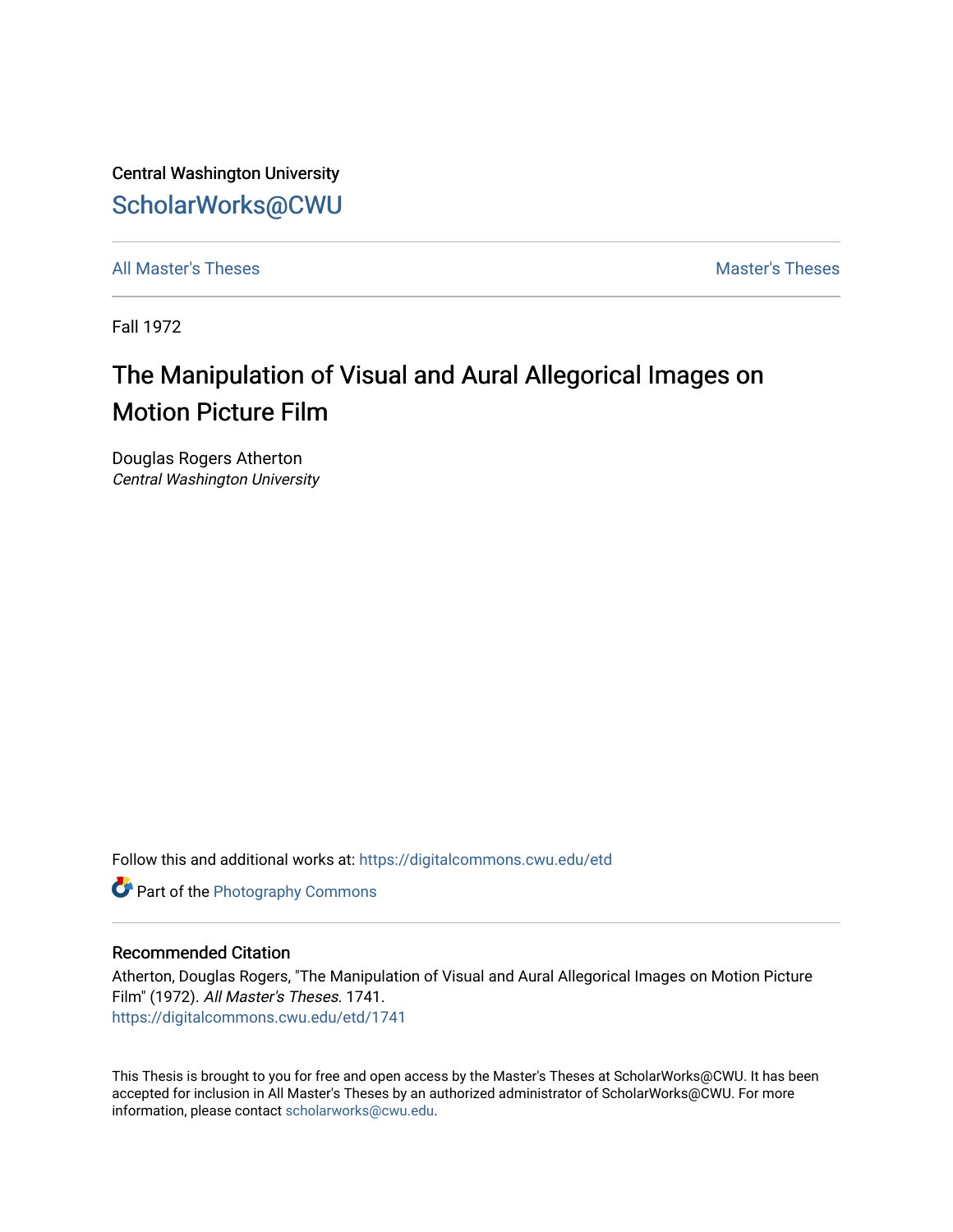# THE MANIPULATION OF VISUAL AND AURAL ALLEGORICAL

IMAGES ON MOTION PICTURE FILM

A Thesis

Presented to

the Graduate Faculty

Central Washington State College

### In Partial Fulfillment

of the Requirements for the Degree

Master of Art

by

Douglas Rogers Atherton

August, 1972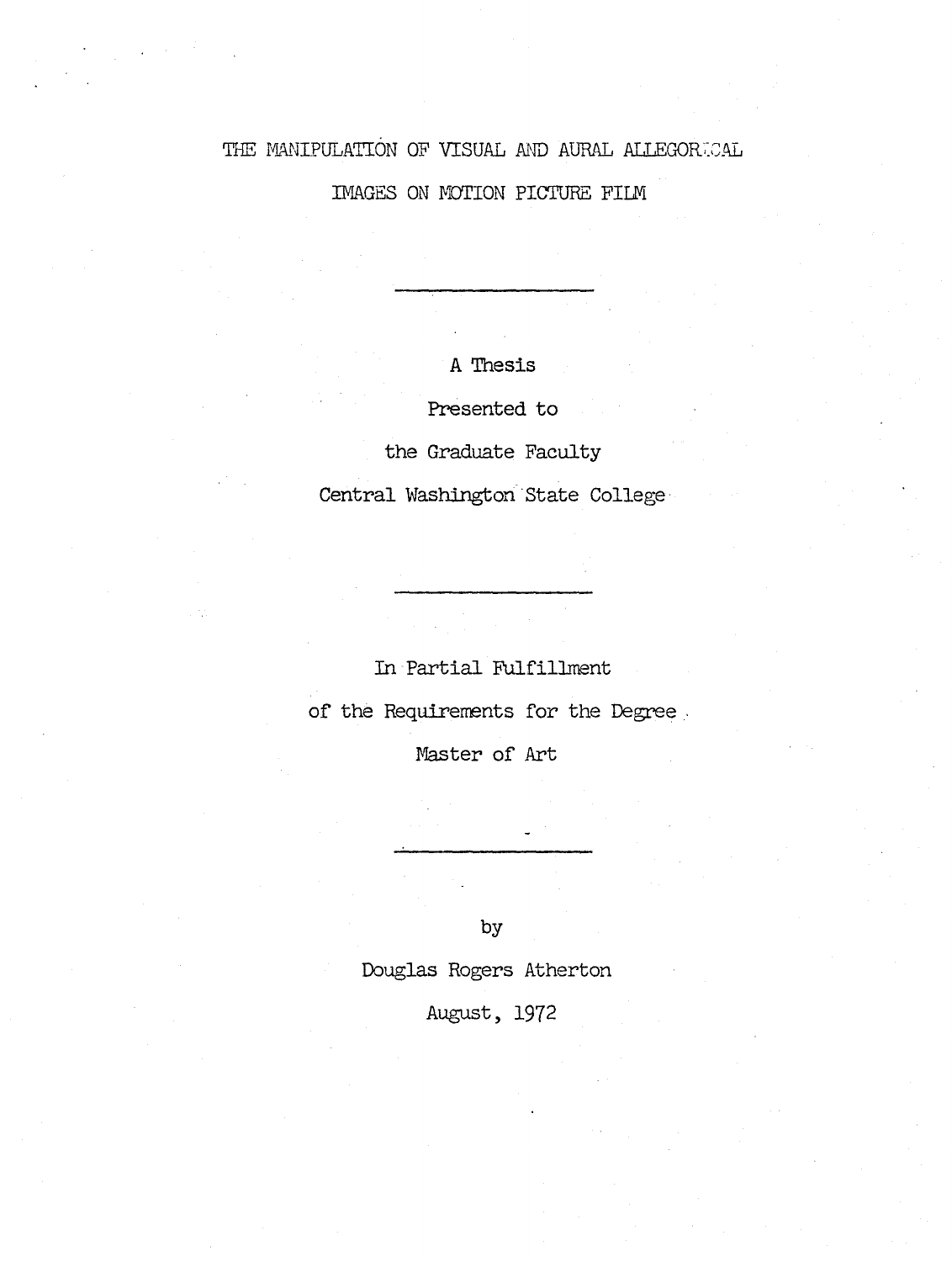**APPROVED FOR THE GRADUATE FACULTY**

**James Michael Sahlstrand, COMMITTEE CHAIRMAN**

**Mike Stone**

**Michael Whitley**

**\_\_\_\_\_\_\_\_\_\_\_\_\_\_\_\_\_\_\_\_\_\_\_\_\_\_\_**

**\_\_\_\_\_\_\_\_\_\_\_\_\_\_\_\_\_\_\_\_\_\_\_\_\_\_\_**

**\_\_\_\_\_\_\_\_\_\_\_\_\_\_\_\_\_\_\_\_\_\_\_\_\_\_\_**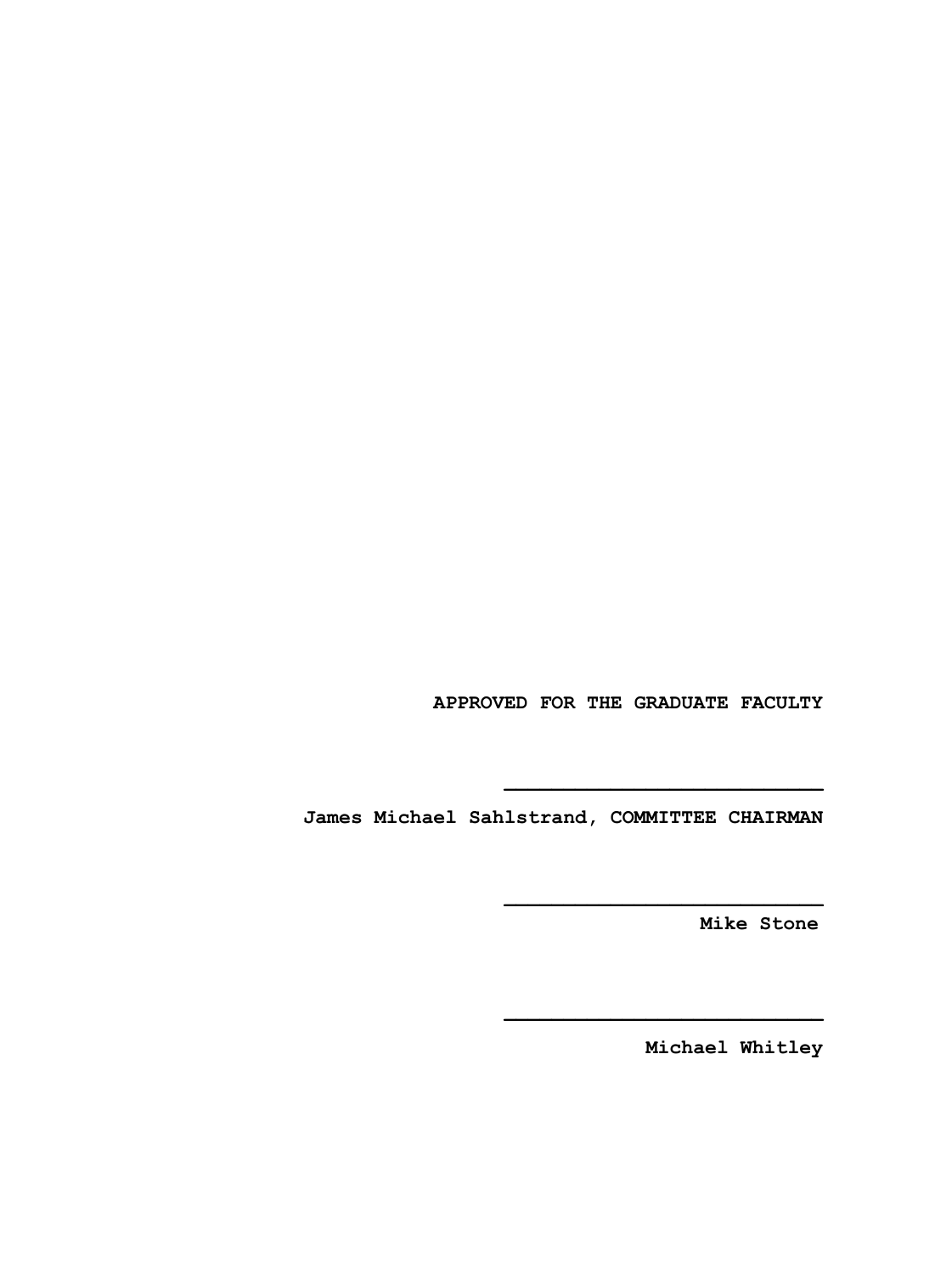## THE MANIPULATION OF VISUAL AND AURAL ALLEGORICAL.

IMAGES ON MOTION PICTURE FILM

**by** 

Douglas Rogers Atherton

August, 1972

As a means of expression and communication, I have found motion picture film to be the most rewarding and satisfying artistic medium I have yet encountered with the exception of musical sounds. Because I feel a strong affinity for both film and music on a nearly equal basis, and because the two art forms compliment each other in practical and aesthetic senses, I have attempted to develop from established film theories, a personal and therefore unique approach to the combination of sound and picture images and the statement held therein.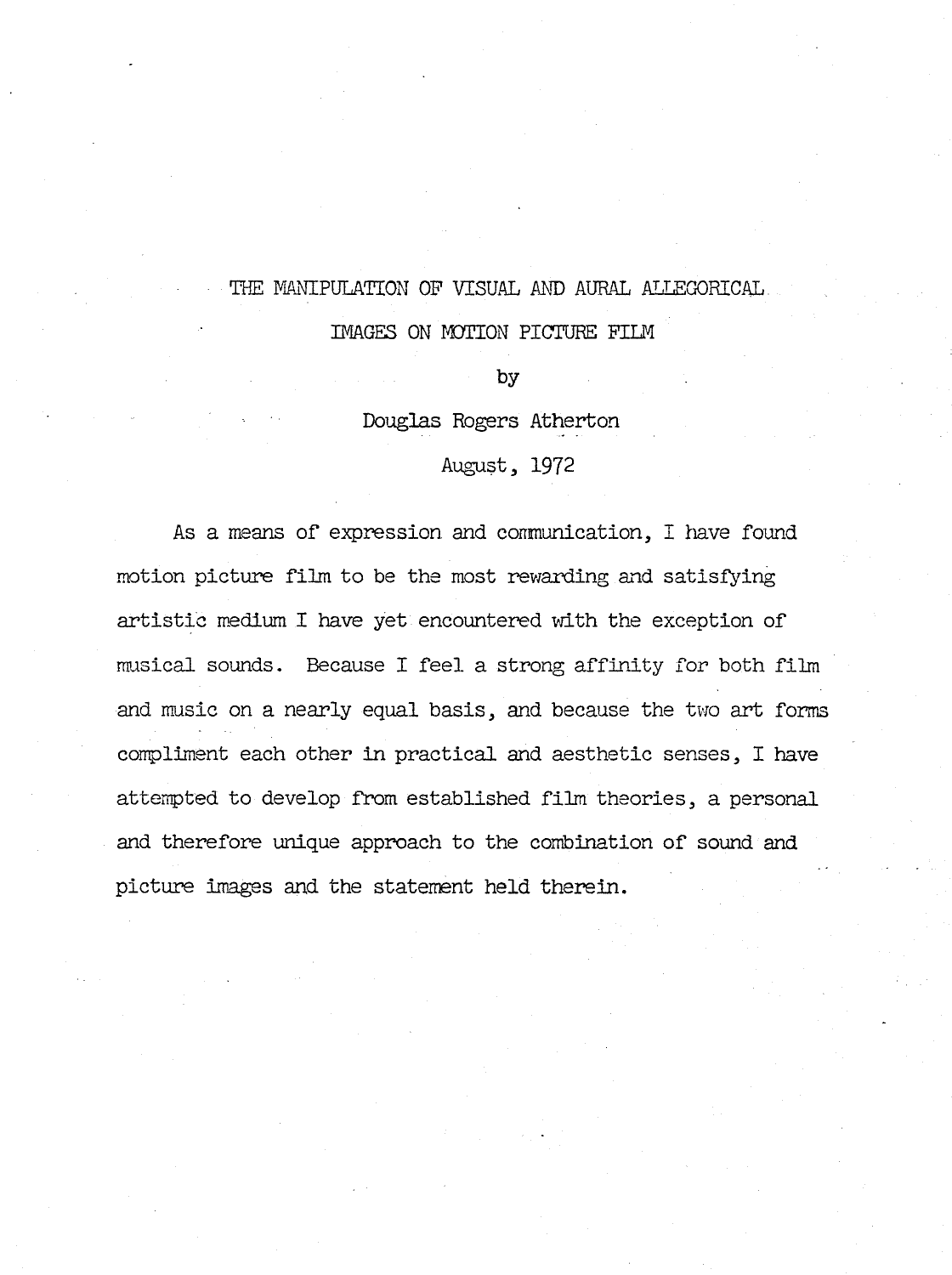When we combine sound and picture images together on motion picture fi1m we are performing what Sergei Eisenstein termed vertical montage. This is a progression of the standard silent fi1m concept of horizontal montage in which shot follows shot in a flow through' time. If we were to draw a musical analogy to these concepts, we may consider the horizontal montage to represent a melody line·in which each shot may be considered to be another note, or we may wish to designate each frame as a note and the single shot as the melody. If we draw this analogy further, the vertical montage becomes harmony. As in a musical score, the fi1m piece is developed both horizontally and vertically in vertical synchronization. This then, in essence, is the basic technique and structure upon which to build the fi1m.

It is obviously not coincidental that a musical analogy should be drawn parallel to the concepts of filmic construction, for both have the capacity to flow together through time and space.

Beyond this point lie the motivations and emotions of the filmmaker, which in this instance coincide with those of the musician, for they are one in the same.

I am attracted to what I consider to be an allegorical approach to sound and picture images, whether combining them into a montage unit toward a cinemagraphic end or simply dealing with the sound images as projected by an instrument and/or accompanying lyrics.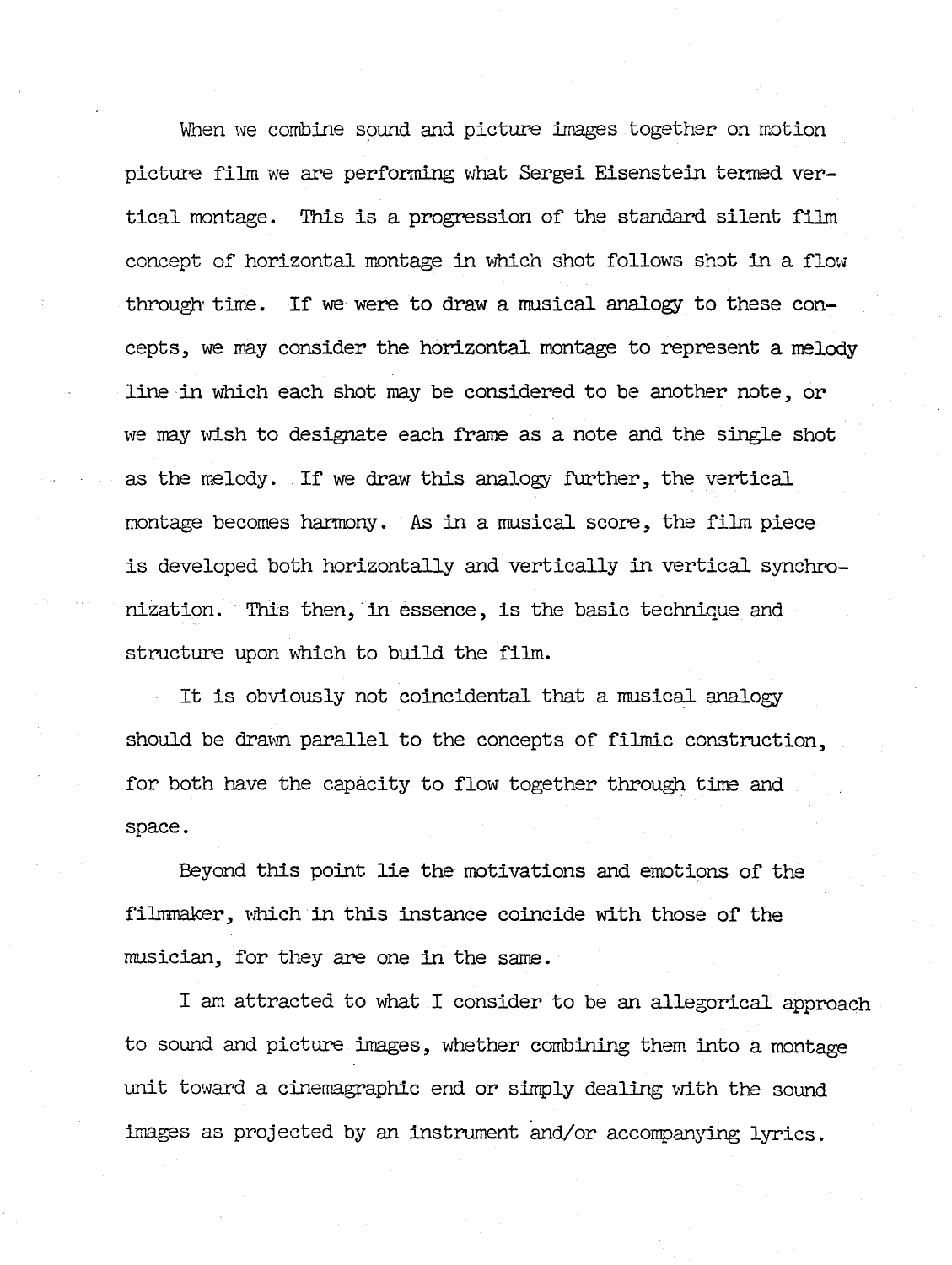For some time prior to my work in cinematography I was acquainting myself with sound images created musically and lyrically and the thought pictures they produced. Aside from the pure emotional response to these sounds., the thought pictures or mental images evoked are in themselves allegorical in that they are visual images described through sound; the description of one thing under another image. The content of such pieces, visually and aurally, is also allegorical when consumed as a complete and whole idea. When dissected and explored, these creations can be seen to be constructed substantially through the use of extremely delicate and varied combinations of analogies, metaphorical references and similies.

I believe that, for myself, the beauty and essence of this allegorical concept resides in its' substitutional subtleness. Tnis descriptive method involves and thrives on an almost magical transformation of what could possibly be mundane surface images into a realm of highly symbolic and mysterious interwoven harmonies, flowing lyrical overtones and simultaneously occuring fluid personal visions. It is this concept, as previously applied to aural images, that I have attempted to expand and coordinate with the visual images produced on motion picture film. If permitted here, one is naturally prone to conjecture that this method of sound cinematography is potentially more expressive than aural or visual images presented separately. The womb in which to plant

2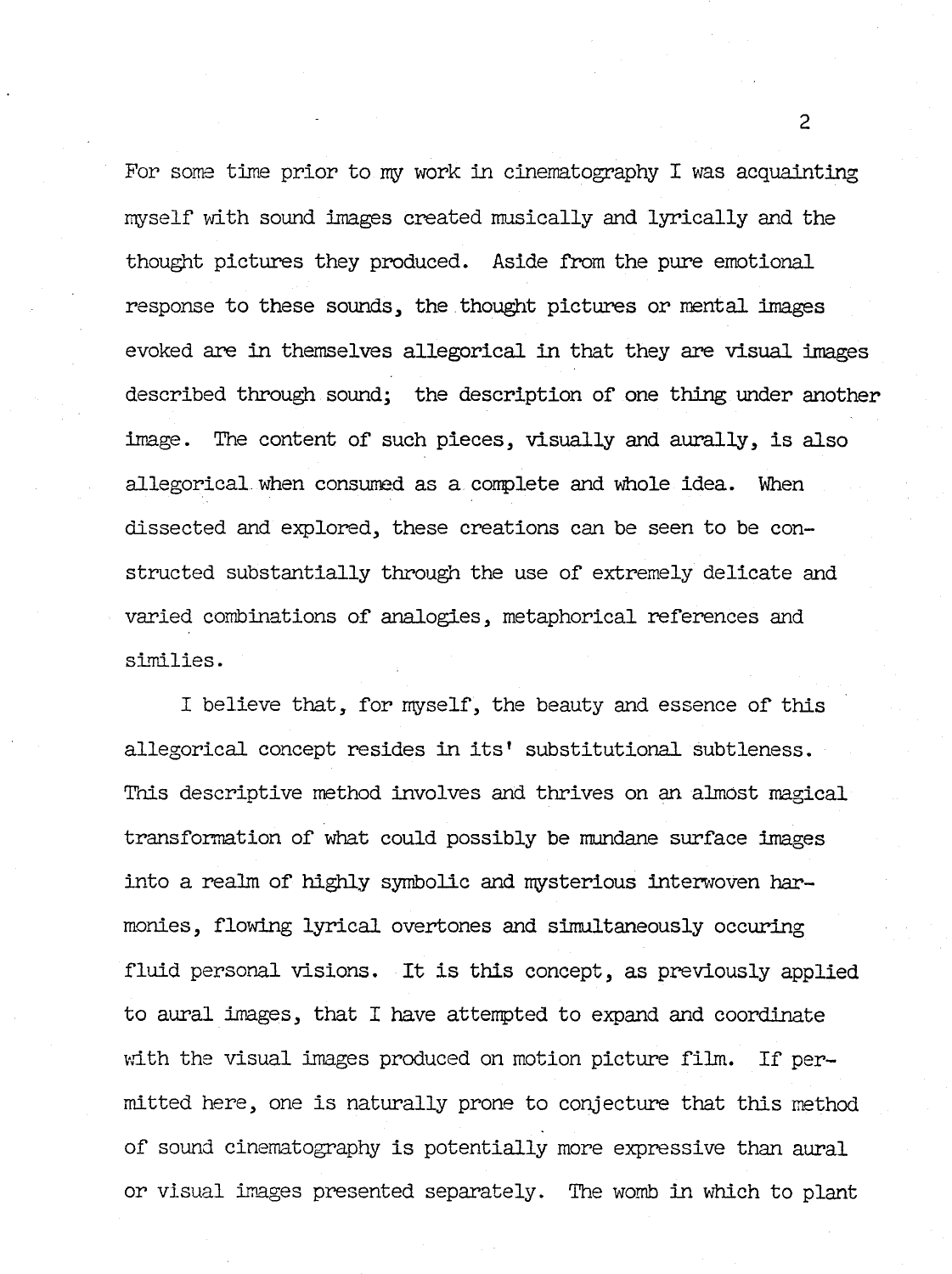the seeds of ones' imagination toward the composite film is lush and fertile.

There is, however, a point we inevitably reach where analysis of structure, content and motivation must give way to the projected images alone. Images we find splashed subtly upon the public beach, like seashells that we may curiously inspect, touch and put to our ear to catch the oceans' roar that swells inside. Perhaps we will be greeted by images comparable to the thunderous wave itself, bombarding our senses, overwhelming us with their power and retreating quietly with the tide to the vast sea of tumultuous life where they were born. Indeed, revealed beyond the final analysis is the inner consciousness as, exposed and naked in its' simple and passive flesh, it stands in judgement before the cosmic truth.

3